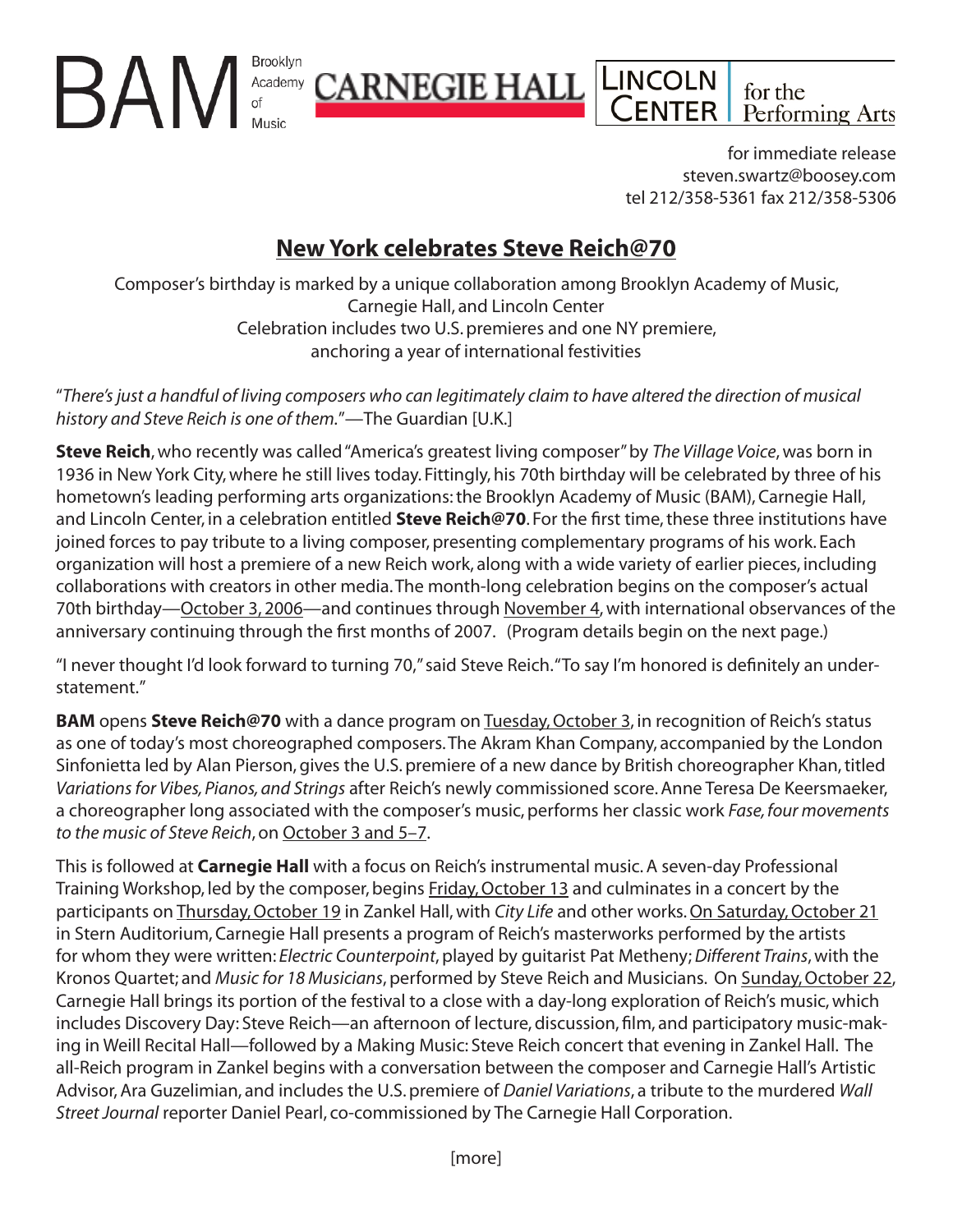**Lincoln Center** concludes the month of music with an emphasis on Reich's vocal and dramatic works. On Saturday, October 28 at Alice Tully Hall, Grant Gershon conducts the Los Angeles Master Chorale in the New York premiere of *You Are (Variations)* for voices and chamber ensemble, paired with Reich's timeless *Tehillim*. And from November 2–4 (Thursday through Saturday), Brad Lubman leads the Steve Reich Ensemble in *The Cave*, Reich's groundbreaking video opera collaboration with video artist Beryl Korot. This evening-length work was last seen at the Lincoln Center Festival in 1999.

# **Steve Reich@70: The Programs**

## **Steve Reich and BAM**

BAM has presented the music of longtime artistic colleague/composer/performer Steve Reich since 1971, when world premiere performances of *Drumming* took place at BAM, MoMA, and Town Hall. In 1982, Steve Reich and Musicians performed *Vermont Counterpoint* and *Tehillim* as part of the Next Wave Series (an early program that led to the development of the Next Wave Festival). The U.S. premiere of Reich's *The Desert Music*—conducted by Michael Tilson Thomas leading the Brooklyn Philharmonic—took place during the 1984 Next Wave Festival. In 1993, Steve Reich and Beryl Korot's *The Cave* made its New York premiere at BAM's Opera House; *Music for 18 Musicians*, a Grammy Award-winning composition, and *Hindenburg*, were performed by the Steve Reich Ensemble at the Next Wave Festival in 1998. In 2002, BAM presented the New York premiere of Reich/Korot's *Three Tales*—a three-part digital documentary video opera—one part of which was the previously performed *Hindenburg*.

For many years, Reich's compositions have also been performed at BAM as part of diverse instrumental and dance programming—Reich collaborated with the Laura Dean Dance Company on a 1975 program, and that company, along with Reich, later performed the composer's *Impact* (later *Sextet*) at the 1985 Next Wave Festival; The Brooklyn Philharmonic performed "The Music of Steve Reich," conducted by Kent Nagano, at the 1987 Next Wave Festival; a 1999 Brooklyn Philharmonic program featured the music of Reich, Stravinsky, and Bach—entitled "Music & Religion;" and the Kronos Quartet played selections from *The Cave* as part of a 1995 program. Belgian choreographer Anne Teresa De Keersmaeker has had a special and longstanding connection to Steve Reich's music; her dance work, *Drumming*, set to Reich's well-known composition (and performed by her dance company, Rosas, and the music ensemble Ictus) made its New York premiere at the 2001 Next Wave Festival. De Keersmaeker's *Rain* made its 2003 U.S. premiere at BAM, set to Reich's *Music for 18 Musicians* (performed by Ictus, with vocalists Synergy).

#### **Program: BAM Howard Gilman Opera House October 3, 5–7, 2006 (7:30 pm)**

ROSAS/KHAN—DANCE TO MUSIC BY STEVE REICH A Double Bill

Part 1: *Fase, four movements to the music of Steve Reich* Rosas Dance Company / Choreography by Anne Teresa de Keersmaeker

Part 2: *Variations for Vibes, Pianos and Strings* (U.S. premiere) Akram Khan Company / Choreography by Akram Khan London Sinfonietta conducted by Alan Pierson

Presented with the kind assistance of ECHO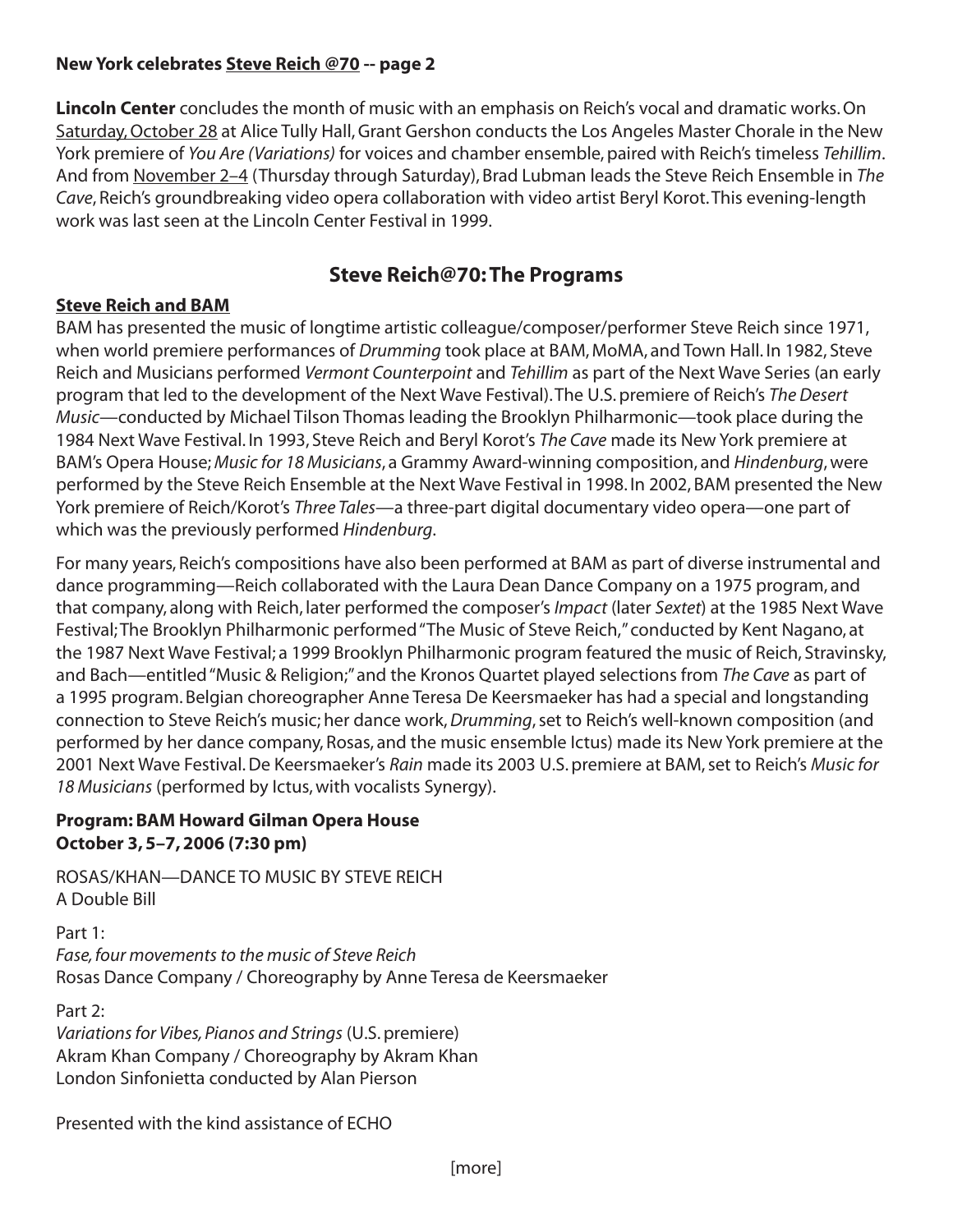The program begins with an acclaimed 1982 work by Belgian choreographer Anne Teresa De Keersmaeker: *Fase, four movements to the music of Steve Reich*. The work, set to Reich's *Violin Phase* (1967), *Piano Phase* (1967), *Clapping Music* (1972), and *Come Out* (1966), features a series of solos and duets—performed by De Keersmaeker and members of Rosas.

*Variations for Vibes, Pianos and Strings* is a newly commissioned Reich work, featuring choreography by leading British dancer and choreographer Akram Khan—performed by Khan's company—and music for three string quartets, four vibraphones, and two pianos, performed by the adventurous contemporary music ensemble, London Sinfonietta.

# **Steve Reich and Carnegie Hall**

Carnegie Hall also has had a longstanding relationship with Steve Reich. He made his Carnegie Hall debut on the electric organ in 1973, in a performance of his *Four Organs* with the Boston Symphony Orchestra, led by Michael Tilson Thomas. Carnegie Hall has presented premieres of Reich's works, including the world premiere of *Variations for Winds, Strings, and Keyboards* (chamber version); the U.S. premieres of *Octet* and *Music for a Large Ensemble*; and the New York premieres of *Cello Counterpoint*, *Three Movements for Orchestra*, and *Different Trains* (version for string orchestra and pre-recorded tape).

## **Reich on Reich: Professional Training Workshop Friday, October 13 – Thursday, October 19**

Steve Reich takes a new generation of musicians on a journey through a musical terrain that traverses some of his earliest works to more recent compositions as part of The Weill Music Institute's Professional Training Program. From October 13-19, participants work with Reich and members of his ensemble in preparation for a concert of his music, *Music for Pieces of Wood* (1974), *Sextet* (1985), *City Life* (1995), and *Triple Quartet* (1998). The culminating event takes place in Zankel Hall on Thursday, October 19. **Reich on Reich** is part of a workshop series presented by The Weill Music Institute at Carnegie Hall that brings master artists from around the world to work with conservatory-level students and emerging young musicians and composers.

#### **Steve Reich in Concert, Isaac Stern Hall Saturday, October 21**

Works performed by the artists for whom they were composed: *Electric Counterpoint*-Pat Metheny, electric guitar *Different Trains*-Kronos Quartet *Music for 18 Musicians*-Steve Reich and Musicians

*Electric Counterpoint* was commissioned by BAM's Next Wave Festival for guitarist Pat Metheny. It is the third in a series of pieces (preceded by *Vermont Counterpoint* and *New York Counterpoint*) featuring a soloist playing against a pre-recorded tape of him or herself. Metheny has pre-recorded ten guitars and two electric bass parts and then plays the final guitar part live against the tape.

*Different Trains*, scored for string quartet and pre-recorded performance tape, represents an important development in Reich's compositional style. The work has its roots in his earlier tape pieces *It's Gonna Rain* (1965) and *Come Out* (1966), in which the musical content derives from the tones and rhythms of recorded speech. In *Different Trains*, premiered by the Kronos Quartet in 1988, Reich utilizes carefully chosen prerecorded speech patterns-of Reich's governess, a retired Pullman porter, Holocaust survivors, and train sounds from the 30s and 40s-to generate and influence the rhythmic patterns and harmonic structure of the quartet.

*Music for 18 Musicians* was completed in 1976 and was premiered by Steve Reich and Musicians at New York's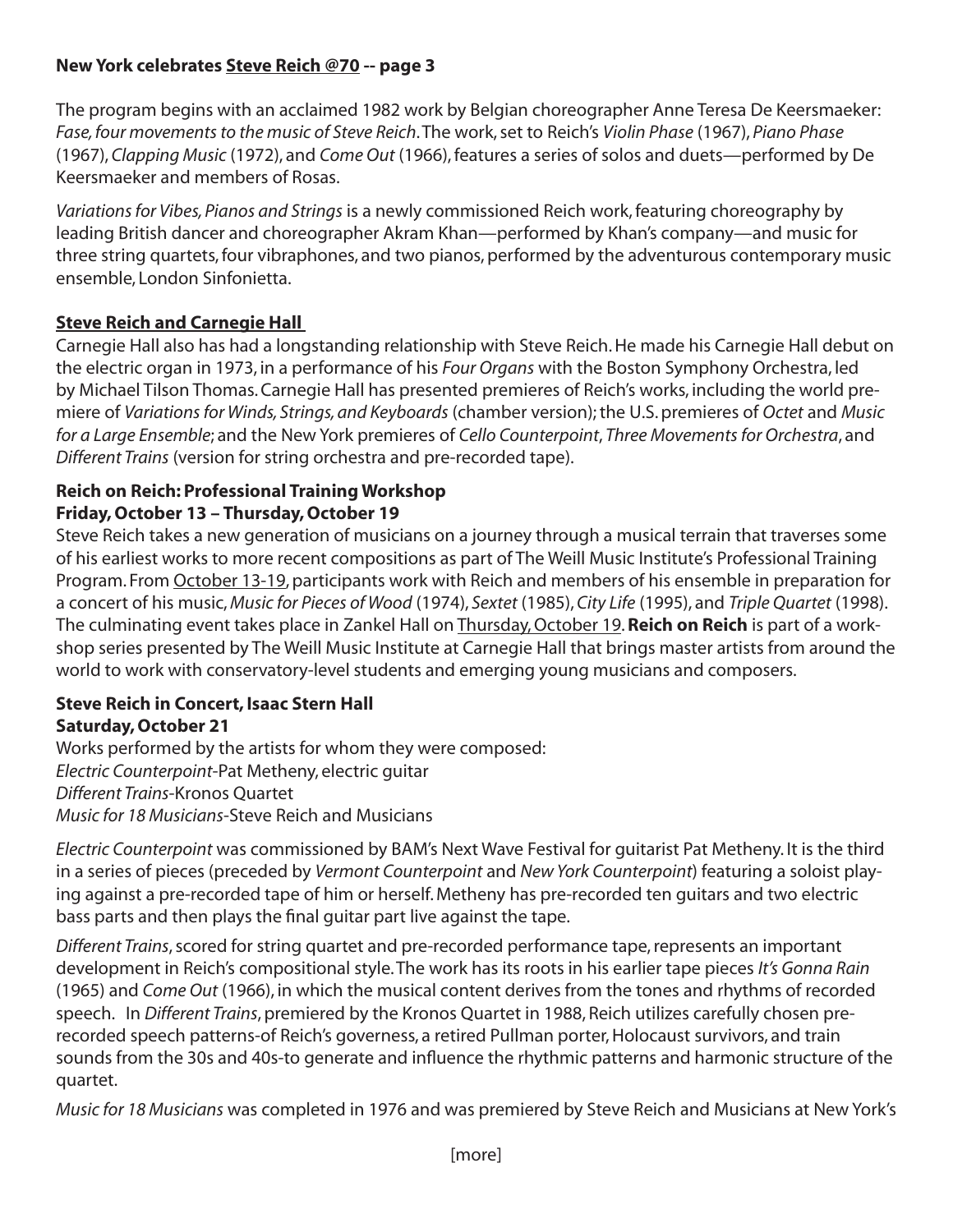Town Hall. The structure of the work is based on a cycle of eleven chords played at the very beginning of the piece and features overlapping rhythms that expand over time. *Music for 18 Musicians* is considered a pivotal work in Reich's oeuvre, marking a decisive shift from a rhythm-based style with essentially static pitches to one in which harmony comes to the foreground. For the Carnegie Hall performance, Steve Reich and Musicians will be joined by Synergy Vocals.

## **Discovery Day: Steve Reich, Weill Recital Hall Sunday, October 22**

On Sunday, October 22, in Weill Recital Hall, Carnegie Hall explores the music of Steve Reich with an afternoon of lecture, discussion, film, and participatory music-making. Topics covered during the sessions include the wide-ranging influences on Reich's music—from medieval music to African and Balinese musical traditions —the role of technology in the composer's output, and the intersections of specific Reich works with cultural and political issues. The day will also include discussions between the composer and Artistic Advisor Ara Guzelimian, a screening of the film *Steve Reich: A New Musical Language*, and New York Philharmonic percussionist and Juilliard faculty member Daniel Druckman leading all attendees through a performance of *Clapping Music*.

## **Making Music: Steve Reich, Zankel Hall Sunday, October 22**

The Carnegie Hall portion of the Reich@70 festival concludes on Sunday, October 22 in Zankel Hall, with Steve Reich in conversation with Ara Guzelimian, in Making Music: Steve Reich. The all-Reich program includes the U.S. premiere of a musical tribute to the murdered *Wall Street Journal* reporter Daniel Pearl entitled *Daniel Variations* (co-commissioned by the Carnegie Hall Corporation, Barbican Centre, Cite De La Musique [Paris], Casa De Musica Porto [Portugal], and Meet The Composer); *Cello Counterpoint*; *Piano/Video Phase*; and one of Reich's most provocative works, *Drumming*. Steve Reich and Musicians, Synergy Vocals, cellist Maya Beiser, percussionist David Cossin, and conductor Brad Lubman are the featured artists on this concert. Carnegie Hall's Making Music series presents contemporary composers in conversation about their musical points of view and includes performances of their own works, featuring many premieres.

# **Steve Reich and Lincoln Center**

An alumnus of Lincoln Center's Juilliard School, Steve Reich has given many concerts at Lincoln Center, starting in 1986, when his ensemble performed the New York premiere of the chamber version of *The Desert Music* as well as the New York premiere of *New York Counterpoint* with clarinetist Richard Stolzman at Avery Fisher Hall. Other highlights of Reich's music at Lincoln Center include the February 1996 New York premiere of *City Life* and the world premiere of *Proverb*, which were presented as part of the Great Performers series. In 1996, in honor of the composer's 60th birthday, the Bang on a Can All-Stars presented an all-Reich concert of chamber works. Lincoln Center presented a four-concert retrospective of Reich's work in 1999, which included the complete *Fase* by Anne Teresa De Keersmaeker, *The Cave*, *The Desert Music*, and *Tehillim* with the Orchestra of St. Luke's conducted by David Robertson, as well as the New York premiere of *Triple Quartet*, commissioned for and played by the Kronos Quartet. Also on this program were *Proverb* and the complete *Drumming*. Under the rubric "Voices and Visionaries," **Steve Reich@70** presentations at Lincoln Center will include:

# **Saturday, October 28, Alice Tully Hall**

*Clapping Music You Are (Variations)* – New York premiere *Tehillim*  Los Angeles Master Chorale conducted by Grant Gershon, with Steve Reich

[more]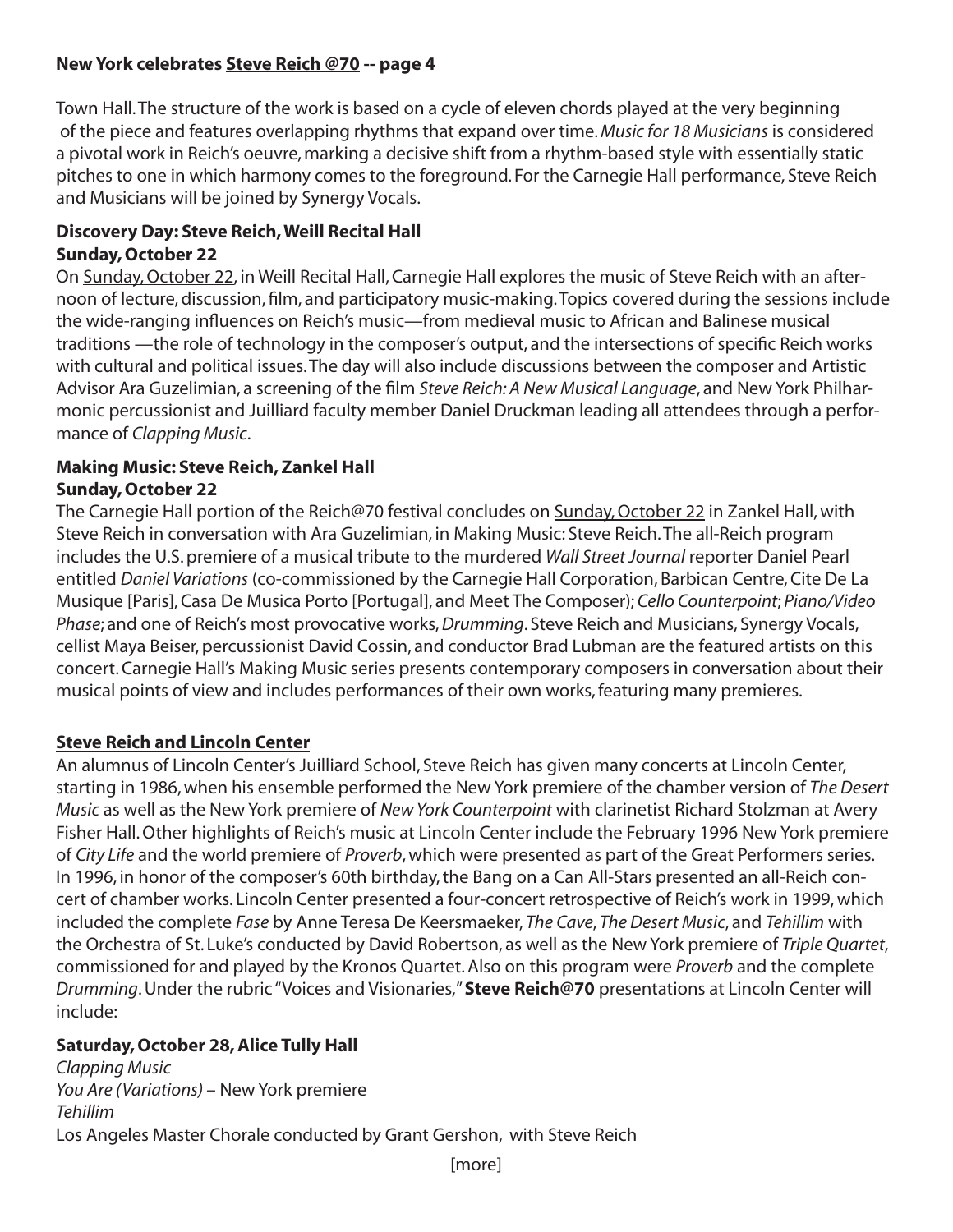*You Are (Variations)* was commissioned by Los Angeles Master Chorale/Grant Gershon, Music Director, Lincoln Center for the Performing Arts, and friends of Ensemble Modern.

This program features the New York premiere of *You Are (Variations)*, a Lincoln Center co-commission led by conductor Grant Gershon with the Los Angeles Master Chorale, the ensemble that premiered the work in 2004 at Disney Hall in Los Angeles. Called "a masterpiece" by the *Los Angeles Times*, the work is scored for six voices with chamber ensemble. The four movements/texts of *You Are (Variations)* are: "You are wherever your thoughts are," "Shiviti Hashem L'negdi" (I place the Eternal before me)," "Explanations come to an end somewhere," and "Ehmor m'aht, v'ahsay harbay (Say little and do much)." The first text is an English translation from the late eighteenth century Hasidic mystic Rabbi Nachman of Breslov, the second is from Psalm 16 in the original Hebrew, and the third is an English translation of the German philosopher Ludwig Wittgenstein's *Philosophical Investigations*. The fourth quote is from the Talmud's *Pirke Avot*. Reich comments that "...when you are listening, your mind is filled with the music. Wherever the music goes, you go too. It's a truth about human beings that they can be physically somewhere but their mind can be elsewhere and that's really where they are." The evening also offers Reich's *Tehillim* (the Hebrew word for 'psalms,' literally, 'praises'), a four-part, half-hour setting of Hebrew psalm texts for ensemble and women's voices.

# **November 2–4, Gerald W. Lynch Theater (at John Jay College)**

### *The Cave*

Steve Reich Ensemble conducted by Brad Lubman

Post-concert discussion with Steve Reich and Beryl Korot, moderated by Howard Stokar, on November 4

Three performances of *The Cave*, a music theater work by Reich in collaboration with video artist Beryl Korot, will be given by the Steve Reich Ensemble led by Brad Lubman. Last seen at Lincoln Center Festival 1999, *The Cave* employs numerous video screens, and consists of edited documentary footage along with live and sampled music. The underlying theme explores the Biblical stories of Abraham, Sarah, Hagar, Ishmael, and Isaac, with texts taken from both the Torah and the Koran. The "cave" alluded to in this work is the final resting place of the patriarch Abraham. Since both Jews and Muslims trace their lineage through Abraham, the piece is particularly significant. The Cave was given its world premiere in Vienna in 1993, and was subsequently called "...a provocative rethinking of nearly every aspect of operatic convention" by *The New York Times*.

# **Contact:**

#### **BAM**

Sandy Sawokta, ssawotka@bam.org tel 718/636-4129 x1; fax 718/857-2021

#### **Carnegie Hall**

Ann Diebold, adiebold@carnegiehall.org tel 212/903-9750

#### **Lincoln Center**

Eileen McMahon, emcmahon@lincolncenter.org tel 212/875-5391; fax 212/875-5414

# **Further celebrations**

# **Steve Reich at The Whitney Museum of Modern Art October 4-15**

*Three Tales*  Steve Reich and Beryl Korot Video installation, Kaufman Astoria Studios Film and Video Gallery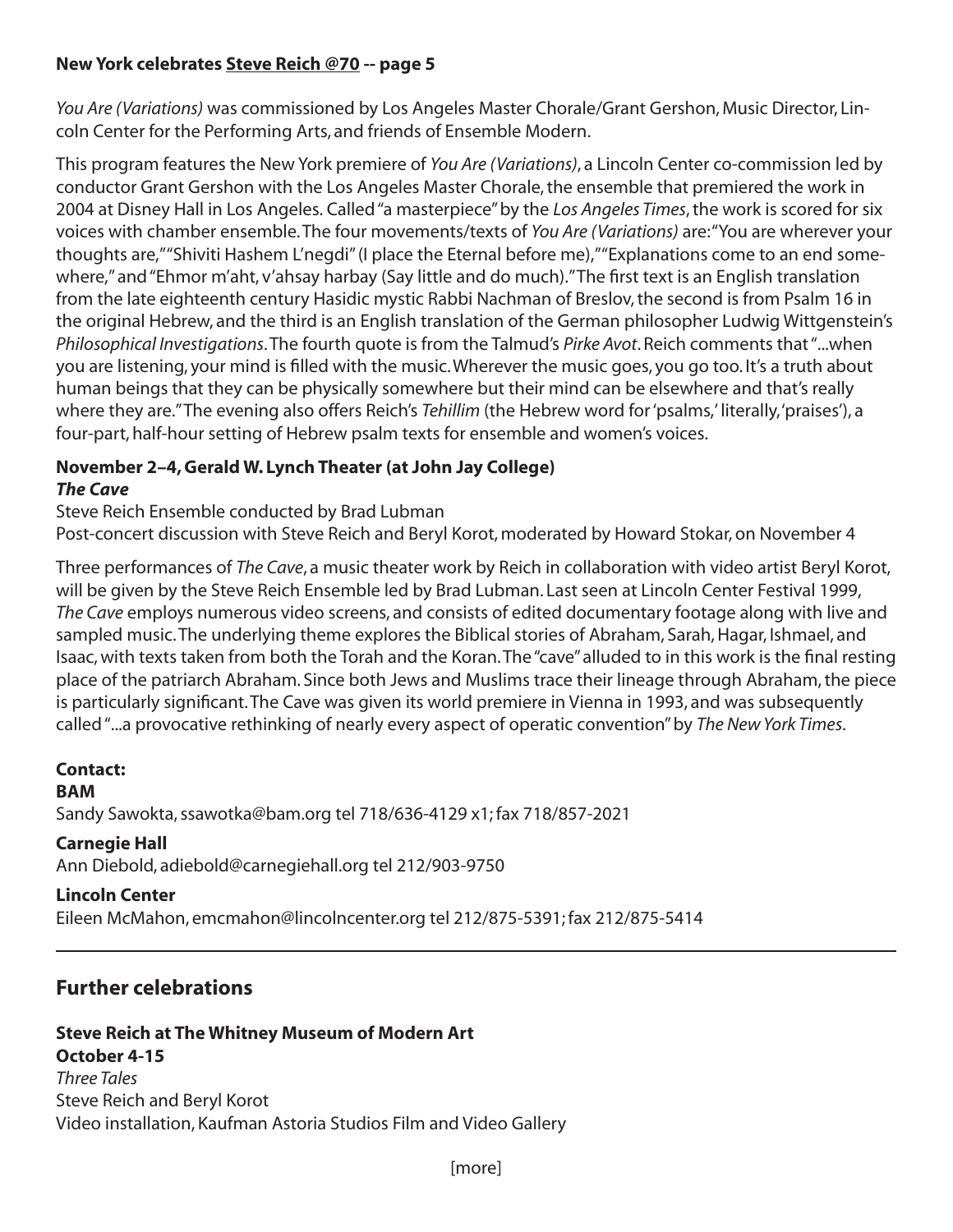# **Sunday, October 15**

Four of New York's leading new music ensembles — Alarm Will Sound, Manhattan School of Music Contemporary Ensemble (TACTUS), Prism Saxophone Quartet, and So Percussion — will participate in a fourhour performance event at the Whitney Museum of American Art, featuring several works that originally premiered at the museum. The program will run from 2pm to 6 pm, and will be free with museum admission. The repertoire will include:

*Music for Mallet Instruments, Voices and Organ* (with So Percussion) *Proverb* Alarm Will Sound

*New York Counterpoint* Prism Sax Quartet

*Four Organs*, *Marimba Phase Six Marimbas Clapping Music* So percussion

*Eight Lines* **TACTUS** 

*Vermont Counterpoint* Ransom Wilson (solo)

# **International celebrations**

Boosey & Hawkes has worked closely with performing organizations and venues to coordinate **Reich@70** events throughout North America and the UK/Europe. Performance highlights in the coming months include:

# **London**

# **September 28 – October 28, 2006**

Phases: the Music of Steve Reich at Barbican features Steve Reich & Musicians, London Symphony Orchestra, BBC Symphony Orchestra, London Sinfonietta, Kronos Quartet and Bang on a Can. Highlights includes staging of *The Cave*, a dance triple bill and the world premiere of *Daniel Variations* for ensemble. For full details visit the Barbican website.

# **Helsinki**

# **September 30 - October 3, 2006**

The Sibelius Academy presents a pair of all-Reich concerts featuring *Music for 18 Musicians*, *Eight Lines*, the orchestral version of *Tehillim*, and the rarely heard *Six Pianos*.

#### **Vienna/Graz/Innsbruck October 2-4, 2006**

Graz Studio Percussion tours an all-Reich program to three Austrian cities, performing *City Life*, *Music for Mallet Instruments, Voices, and Organ*, *Sextet*, and *Electric Counterpoint* in Vienna (2 Oct.), Graz (3 Oct.), and Innsbruck (4 Oct.).